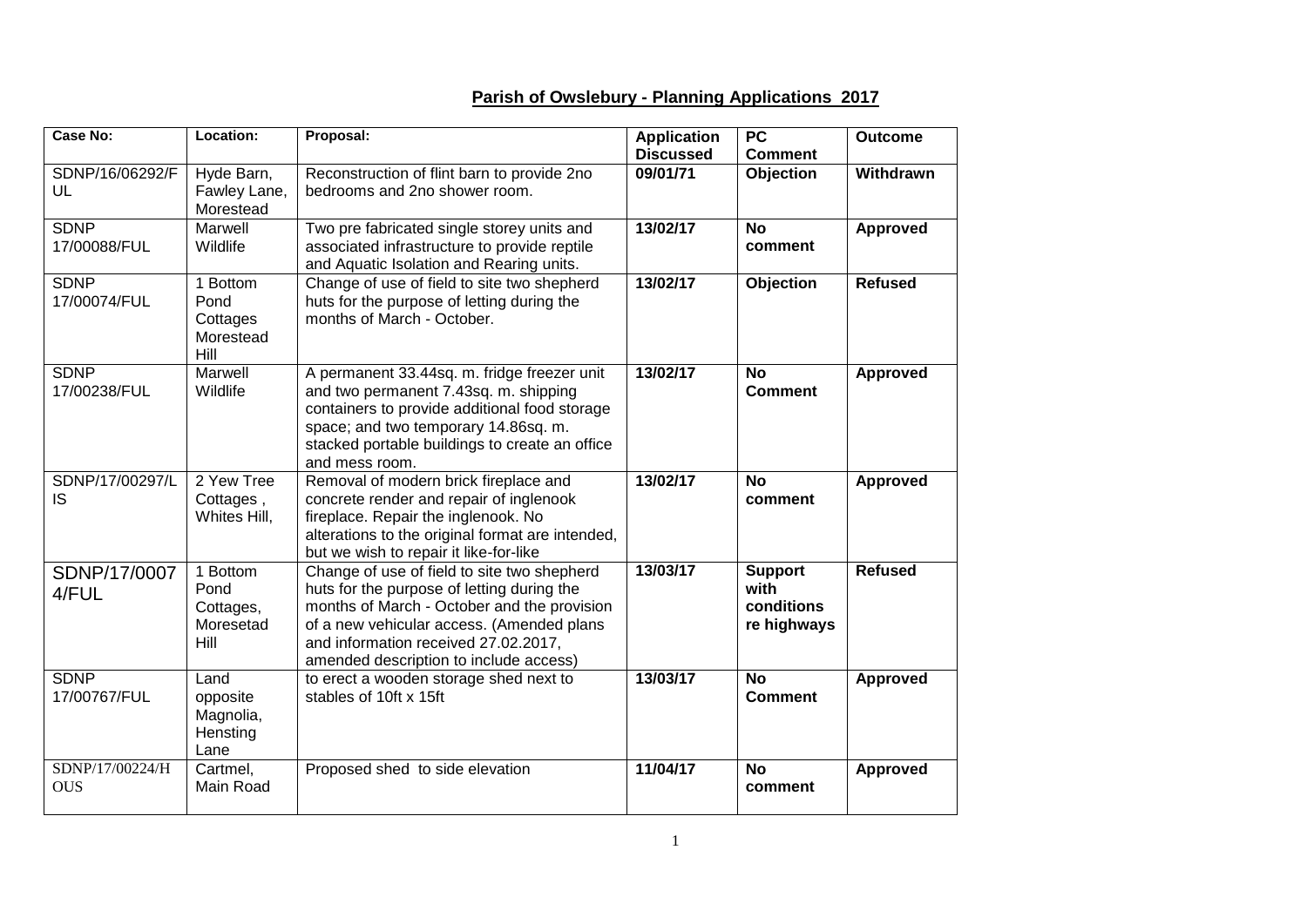| SDNP/17/01453/<br><b>HOUS</b> | Downlands,<br>Pitcot lane                               | Single storey rear extension.                                                                                                                                                                      | 11/04/17 | <b>No</b><br>comment | <b>Approved</b> |
|-------------------------------|---------------------------------------------------------|----------------------------------------------------------------------------------------------------------------------------------------------------------------------------------------------------|----------|----------------------|-----------------|
| <b>SDNP</b><br>17/01936/FUL   | Land at<br>Owslebury<br><b>Bottom</b>                   | Proposed agricultural storage shed                                                                                                                                                                 | 08/05/17 | <b>No</b><br>comment | Approved        |
| <b>WCC</b><br>17/00884/FUL    | Little Ranch,<br>Portsmouth<br>Road                     | The use of land for the stationing of caravans<br>for residential purposes and erection utility/<br>day room                                                                                       | 10/07/17 | Object               | <b>Refused</b>  |
| SDNP17/02741/F<br>UL          | Hawthorn<br><b>Business</b><br>Park,<br>Whaddon<br>Lane | Single storey side extension                                                                                                                                                                       | 10/07/17 | <b>No</b><br>comment | See below       |
| SDNP/17/03868/<br><b>HOUS</b> | Lower<br>Cottage,<br>Whaddon<br>Lane                    | The demolition of the existing garage and<br>outbuilding. Replaced with new single<br>garage and summer room.                                                                                      | 11/09/17 | <b>Support</b>       | <b>Approved</b> |
| SDNP/17/04212/L<br><b>IS</b>  | Park View,<br>Longwood                                  | Internal alteration to modern elements of<br>cottage.                                                                                                                                              | 11/09/17 | <b>Support</b>       | <b>Approved</b> |
| SDNP/17/04037/F<br>UL         | Upper<br>Baybridge<br>Farm<br>Baybridge<br>Farm Road    | Change of Use from existing redundant<br>agricultural barns to new dwelling                                                                                                                        | 09/10/17 | <b>Support</b>       | <b>Approved</b> |
| SDNP/17/04685/<br><b>HOUS</b> | Hill Farm,<br><b>Jackmans</b><br>Hill,<br>Morestead     | Replacement of an existing pre-cast concrete<br>portal framed shelter with a new timber clad<br>barn to provide a double garage and first<br>floor ancillary bedroom annex to survey the<br>house. | 09/10/17 | <b>Support</b>       | <b>Approved</b> |
| SDNP/17/02741/F<br>UL         | Hawthorn<br><b>Business</b><br>Park<br>Whaddon<br>Lane  | Change of use from display of renewable<br>energy systems to office and display of<br>renewable energy systems, single storey side<br>extension (Amended description 28.09.2017)                   | 08/10/17 | <b>No</b><br>comment | Approved        |
| SDNP/17/06094/L<br><b>IS</b>  | Lower<br>Whiteflood<br>Farm                             | Insertion of new conservation type roof-light<br>into existing ceiling.                                                                                                                            | 04/12/17 | <b>No</b><br>comment | <b>Refused</b>  |